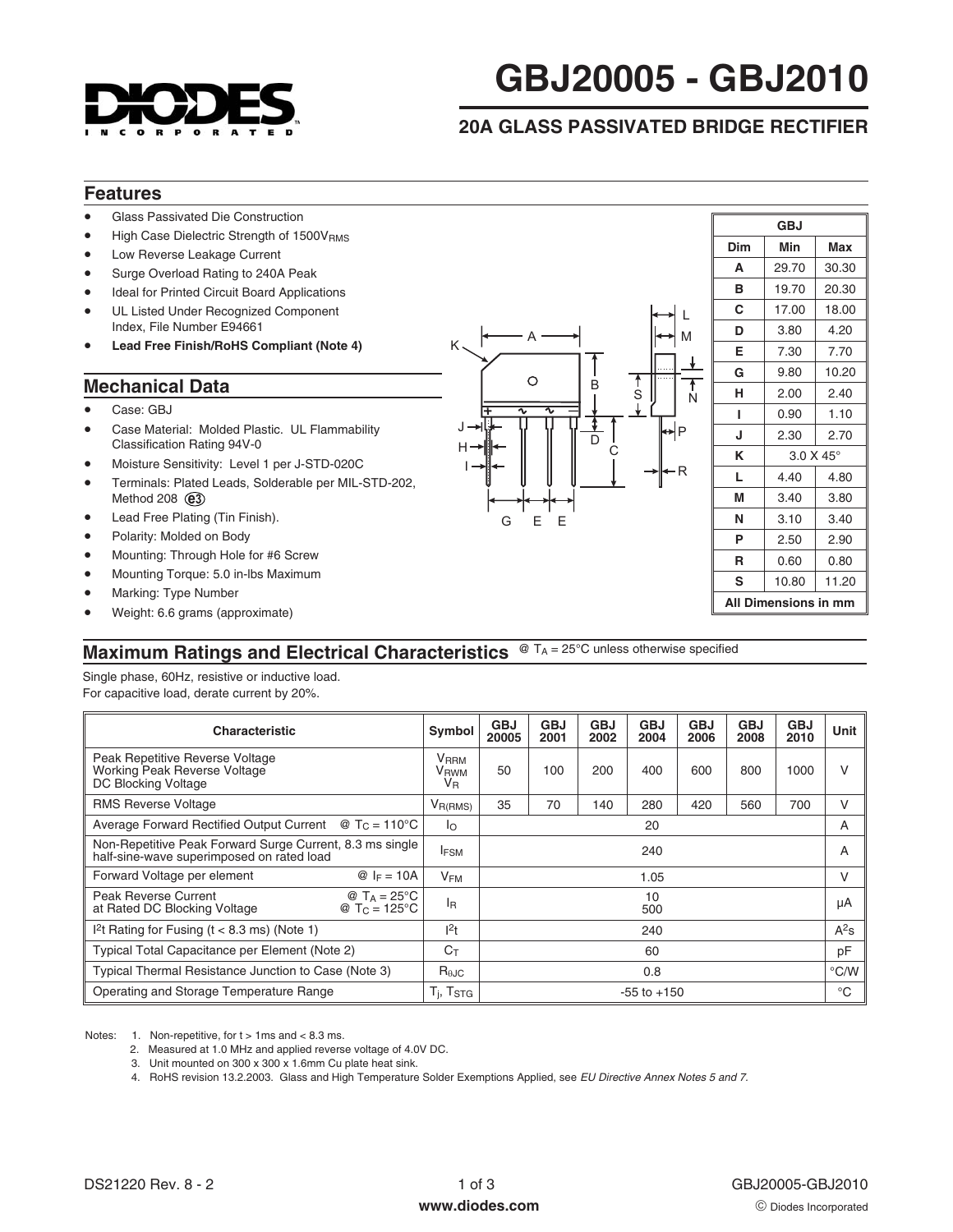



PERCENT OF RATED PEAK REVERSE VOLTAGE (%) Fig.5 Typical Reverse Characteristics